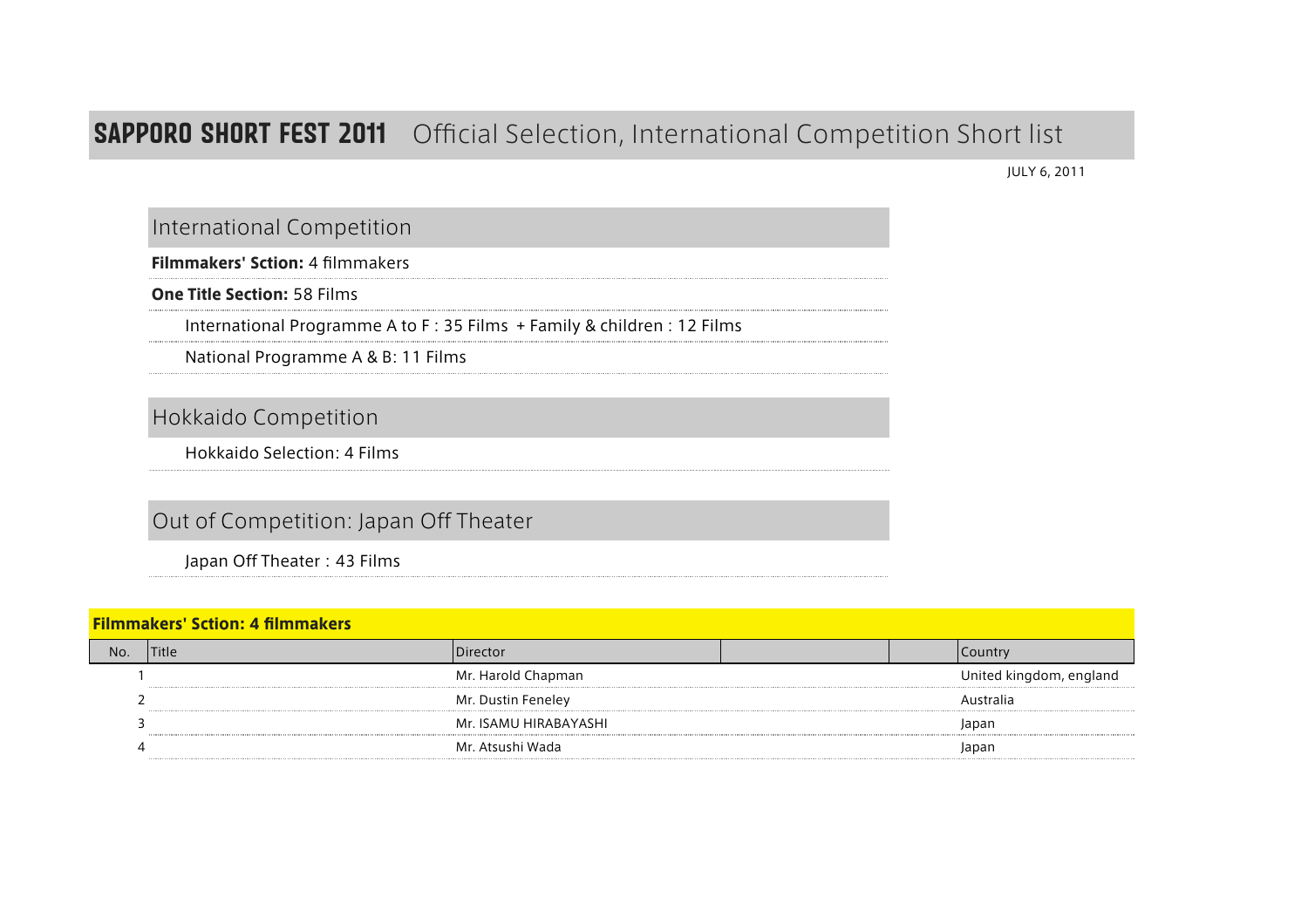|              | <b>One Title Section: International Programme A to F</b> |                                                     | <b>Listed in RunTime Order</b> | $\blacktriangle$ |                                 |
|--------------|----------------------------------------------------------|-----------------------------------------------------|--------------------------------|------------------|---------------------------------|
| Title<br>No. |                                                          | Director                                            | <b>GENRE</b>                   | RunTime          | Main Country of production      |
|              | Rubika                                                   | Ms. Claire Baudean, Mr. Ludovic Habas, Mr Animation |                                | 0:03:58 France   |                                 |
|              | Are you leaving?                                         | Ms. CRISTINA MOLINO                                 | Fiction                        | 0:06:00 Spain    |                                 |
| 3            | Strata #3                                                | Quayola                                             | Experimental, Animation        | 0:07:00 France   |                                 |
|              | Fish!                                                    | Mr. Damian Samuels                                  | Fiction                        |                  | 0:07:06 United kingdom, england |
|              | Sugar                                                    | Mr. Jeroen Annokkee                                 | Fiction                        |                  | 0:07:35 Netherlands             |
|              | Coast warning                                            | Ms. Alexandra Shadrina                              | Animation                      | 0:07:45 Russia   |                                 |
|              | Look before                                              | Mr. Jiří Sádek                                      | Fiction                        |                  | 0:08:00 Czech republic          |
| 8            | <b>Getting Air</b>                                       | Mr. Mark Noonan                                     | Fiction                        | 0:08:00 Ireland  |                                 |
| q            | La detente                                               | Mr. Pierre-Bertrand Ducos-Bey                       | Animation, Fiction             | 0:08:30 France   |                                 |
| 10           | Reign of Terror                                          | Mr. David Uloth                                     | Fiction                        |                  | 0:08:45 Canada, quebec          |
| 11           | Green Crayons                                            | Mr. Kazik Radwanski                                 | Fiction                        |                  | 0:10:00 Canada                  |
| 12           | Paths of Hate                                            | Mr. Damian Nenow                                    | Fiction, Animation             | 0:10:00 Poland   |                                 |
| 13           | The Legend of Beaver Dam                                 | Mr. Jerome Sable                                    | Fiction                        |                  | 0:12:00 Canada, quebec          |
| 14           | Chase Thompson, a film by Chase Thompson Mr. Vincent Lin |                                                     | Fiction                        | 0:12:25 USA      |                                 |
| 15           | Valdrift                                                 | Mr. Jasper Wessels                                  | Fiction                        |                  | 0:13:32 Netherlands             |
| 16           | The guilt                                                | Mr. David Victori                                   | Fiction                        | 0:14:00 Spain    |                                 |
| 17           | MY SASCHA                                                | Mr. Markus Kaatsch                                  | Fiction, Experimental          |                  | 0:14:00 Germany                 |
| 18           | Traces of light                                          | Ms Claire Walka                                     | Fiction                        |                  | 0:14:30 Germany                 |
| 19           | Yuri Lennon's landing on Alpha 46                        | Mr. Anthony Vouardoux                               | Fiction                        |                  | $0:14:30$ Germany               |
| 20           | The External World                                       | Mr. David OReilly                                   | Animation, Experimental        |                  | 0:15:00 Germany                 |
| 21           | The 3rd Letter                                           | Mr. Grezegorz Jonkajtys                             | Fiction                        | 0:15:00 USA      |                                 |
| 22           | Lily                                                     | Mr. Kasimir Burgess                                 | Fiction                        |                  | 0:15:00 Australia               |
| 23           | First Aid                                                | Mr. Yarden Karmin                                   | Fiction                        | 0:15:55 Israel   |                                 |
| 24           | Essence                                                  | Mr. Francisco Amezcua                               | Fiction                        | 0:17:42 Mexico   |                                 |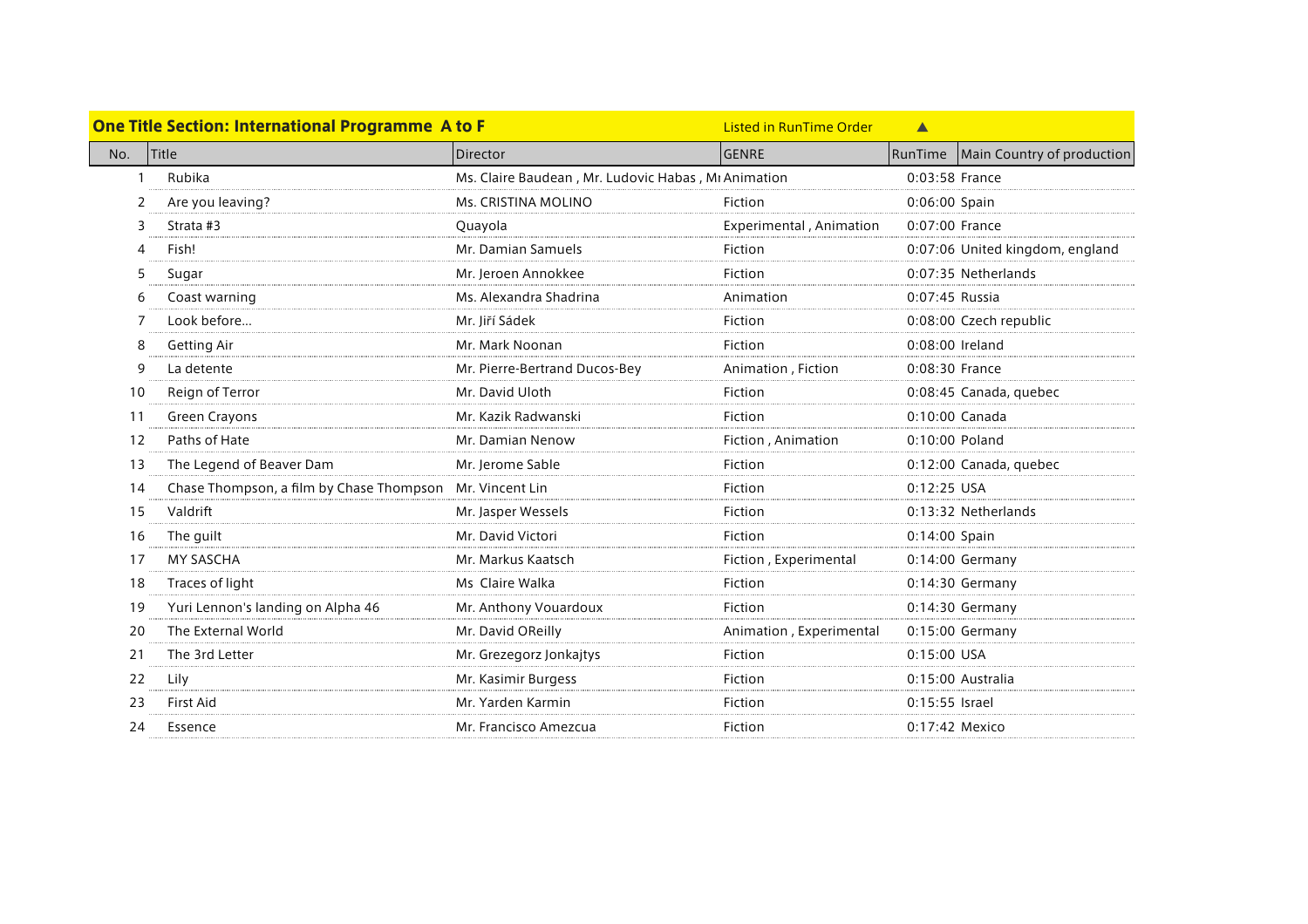| 25 | Catharsis                           | Mr. Cédric Prévost                    | Fiction        | $0:18:00$ France                |
|----|-------------------------------------|---------------------------------------|----------------|---------------------------------|
| 26 | <b>Getting There</b>                | Mr. Blaz Zavrsnik                     | <b>Fiction</b> | $0:20:00$ Slovenia              |
| 27 | I don't want any stone in my cherry | Ms. LOUISE ARHEX                      | <b>Fiction</b> | 0:22:00 France                  |
| 28 | Broken Night                        | Ms. HyoJoo YANG                       | <b>Fiction</b> | $0:23:00$ Korea (south)         |
| 29 | Guanape Sur                         | Mr. Janos Richter                     | Documentary    | $0:23:01$ Italy                 |
| 30 | Join the Dots                       | Ms. Jessica Lux                       | <b>Fiction</b> | 0:23:08 United kingdom, england |
| 31 | 1 IN                                | Mr. Piers Thompson                    | <b>Fiction</b> | 0:25:00 United kingdom, england |
| 32 | <b>BABY</b>                         | Mr. Daniel Mulloy                     | Fiction        | 0:25:00 United kingdom, england |
| 33 | The Josh Condition                  | Mr. Jyrki Rantasuo                    | <b>Fiction</b> | $0:26:32$ USA                   |
| 34 | Crimson lade                        | Mr. King Wai Cheung                   | Fiction        | 0:27:55 China, hong kong        |
|    | KISS BILL                           | Ms. Ina Holmgvist, Ms Emelie Wallgren | Documentary    | $0:29:00$ Sweden                |
|    |                                     |                                       |                |                                 |

|     | <b>One Title Section: Family &amp; Children Programme</b> | <b>Listed in RunTime Order</b>                    |                       |                  |                                    |
|-----|-----------------------------------------------------------|---------------------------------------------------|-----------------------|------------------|------------------------------------|
| No. | <b>Title</b>                                              | Director                                          | GENRE                 |                  | RunTime Main Country of production |
|     | <b>Small Gamers</b>                                       | Mr. Bruno Collet                                  | Animation             | $0:01:40$ France |                                    |
|     | <b>B/W RACES</b>                                          | Mr. jacopo martinoni                              | Animation             | $0:02:26$ Italy  |                                    |
|     | Hezarfen                                                  | Mr. Ari TOLGA, Mr. Romain BLANCHET, Mr. Animation |                       | $0:03:20$ France |                                    |
|     | Red and Green                                             | Mr. Geoffrey Abeshouse                            | Animation             |                  | $0:04:10$ Australia                |
|     | Puñetera & Pelotero                                       | Mr. MARCOS BUSATORI MONTESINOS                    | Animation             | 0:05:00 Spain    |                                    |
|     | DODU - THE CARDBOARD BOY                                  | Mr. José Miguel Ribeiro                           | Animation             |                  | $0:05:00$ Portugal                 |
|     | Aleksandr                                                 | Mr. Remy Dereux, Mr. Maxime Hibon, Ms Animation   |                       | $0:05:20$ France |                                    |
|     | Rumours                                                   | Mr. Frits Standaert                               | Animation             |                  | 0:07:30 Belgium                    |
|     | KUROMAME no sapporo tanjyo                                | Mr. katsutoshi kawabe                             | Animation, Animation  | 0:09:00 Japan    |                                    |
|     | Get Stuffed                                               | Mr. Alex Villagrasa                               | Fiction, Animation    | 0:09:30 Spain    |                                    |
|     | Invertebrates                                             | Mr. Harold Díaz-Guzmán Casañas                    | Animation . Fiction   | $0:12:50$ Cuba   |                                    |
|     | Prince Rat                                                | Mr. Albert Radl                                   | Animation , Animation |                  | $0:14:30$ Germany                  |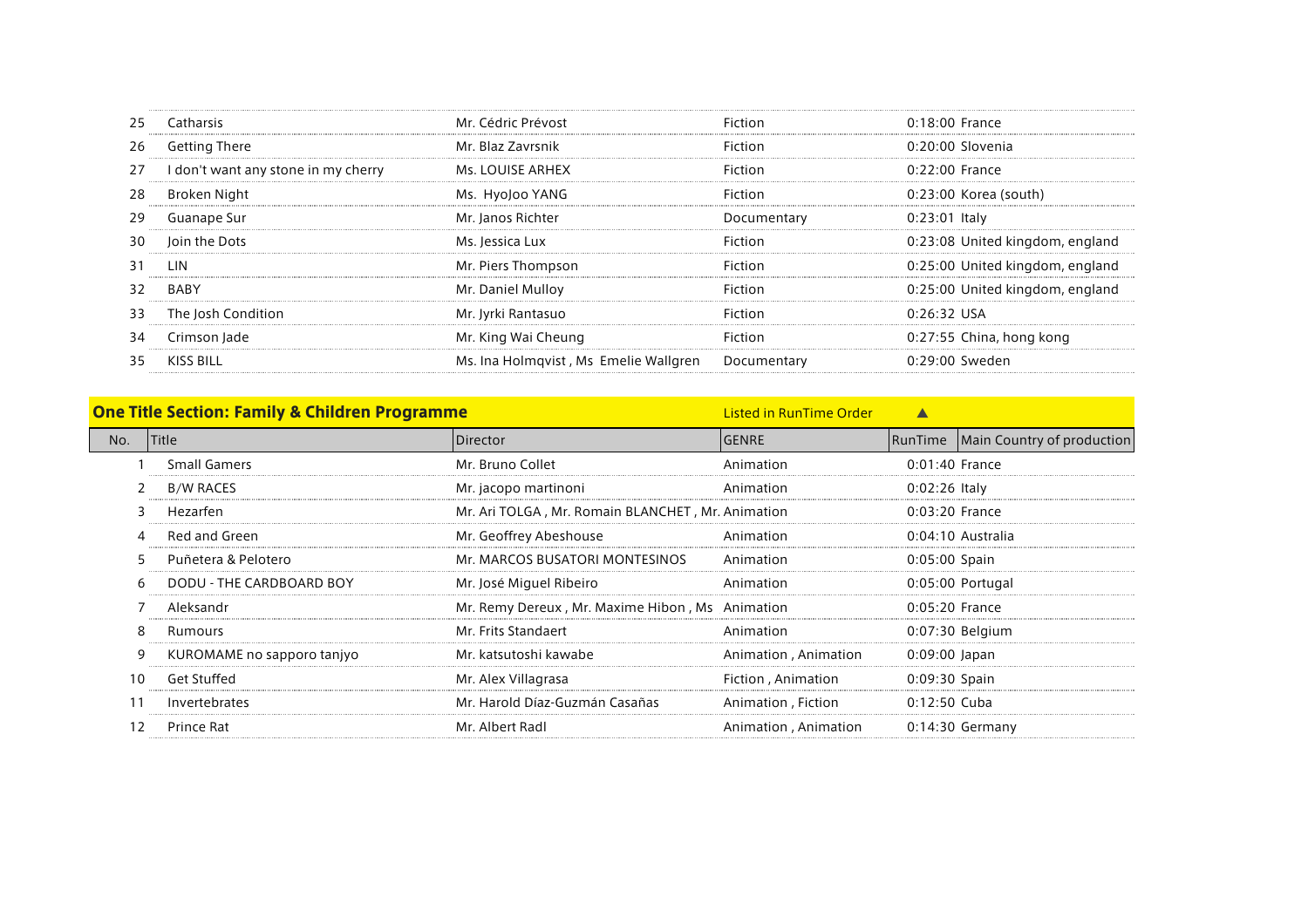|     | <b>One Title Section: National Programme A &amp; B</b> | <b>Listed in RunTime Order</b>       |                         |                 |                                      |
|-----|--------------------------------------------------------|--------------------------------------|-------------------------|-----------------|--------------------------------------|
| No. | <b>ITitle</b>                                          | <b>IDirector</b>                     | <b>GENRE</b>            |                 | RunTime   Main Country of production |
|     | concrete☆savanna                                       | Mr. Seiji Ohara                      | Animation               | $0:01:52$ Japan |                                      |
|     | the tender march                                       | Mr. wataru uekusa                    | Animation               | $0:04:48$ Japan |                                      |
|     | TATAMP                                                 | Mr. Mirai Mizue                      | Experimental, Animation | $0:05:38$ Japan |                                      |
|     | An affectionate summer                                 | Ms. Asuka Shirata                    | Animation               | 0:07:06 Japan   |                                      |
|     | rain town                                              | Mr.Ishida Hiroyasu                   | Animation               | $0:09:55$ Japan |                                      |
| 6   | The First Time                                         | Mr. Emmanuel Osei-Kuffour            | Fiction                 | $0:13:00$ Japan |                                      |
|     | Miyuki's Wind Bell                                     | Mr. Ken Ochiai                       | Fiction                 | $0:20:00$ Japan |                                      |
| 8   | forgive                                                | Ms. Kiyoto Kawamura                  | Fiction                 | 0:28:30 Japan   |                                      |
| 9   | Script                                                 | Mr. Albert Ventura                   | Fiction, Experimental   | 0:29:00 Japan   |                                      |
|     | Narita Field Trip                                      | Ms. Nina Fischer, Mr. Maroan el Sani | Fiction                 | $0:29:28$ Japan |                                      |
|     | Kyojima 3rd street, Sumida city                        | Mr. Kota Yoshida                     | Fiction                 | $0:30:00$ Japan |                                      |

| <b>Hokkaido Competition: Hokaido Selection</b> |                        |                      | Listed in RunTime Order |                 |                                      |
|------------------------------------------------|------------------------|----------------------|-------------------------|-----------------|--------------------------------------|
| No                                             | Title                  | )irector             | IGENRE.                 |                 | RunTime   Main Country of production |
|                                                | Snowman and Chocolate  | Mr. SHOH KATAOKA     | Fiction                 | $0:12:00$ Japan |                                      |
|                                                | 2 Too Close to the Sky | Mr. Denis Quinn      | Fiction                 | $0:20:21$ Japan |                                      |
|                                                | 3 I'M HOMF             | Mr. Yosuke Yamaguchi | Fiction                 | 0:20:35 Japan   |                                      |
|                                                | 4 Crystallized         | Mr. EIJI SHIMADA     | Fiction                 | $0:29:59$ Japan |                                      |



http://sapporoshortfest.jp/ info@sapporoshortfest.jp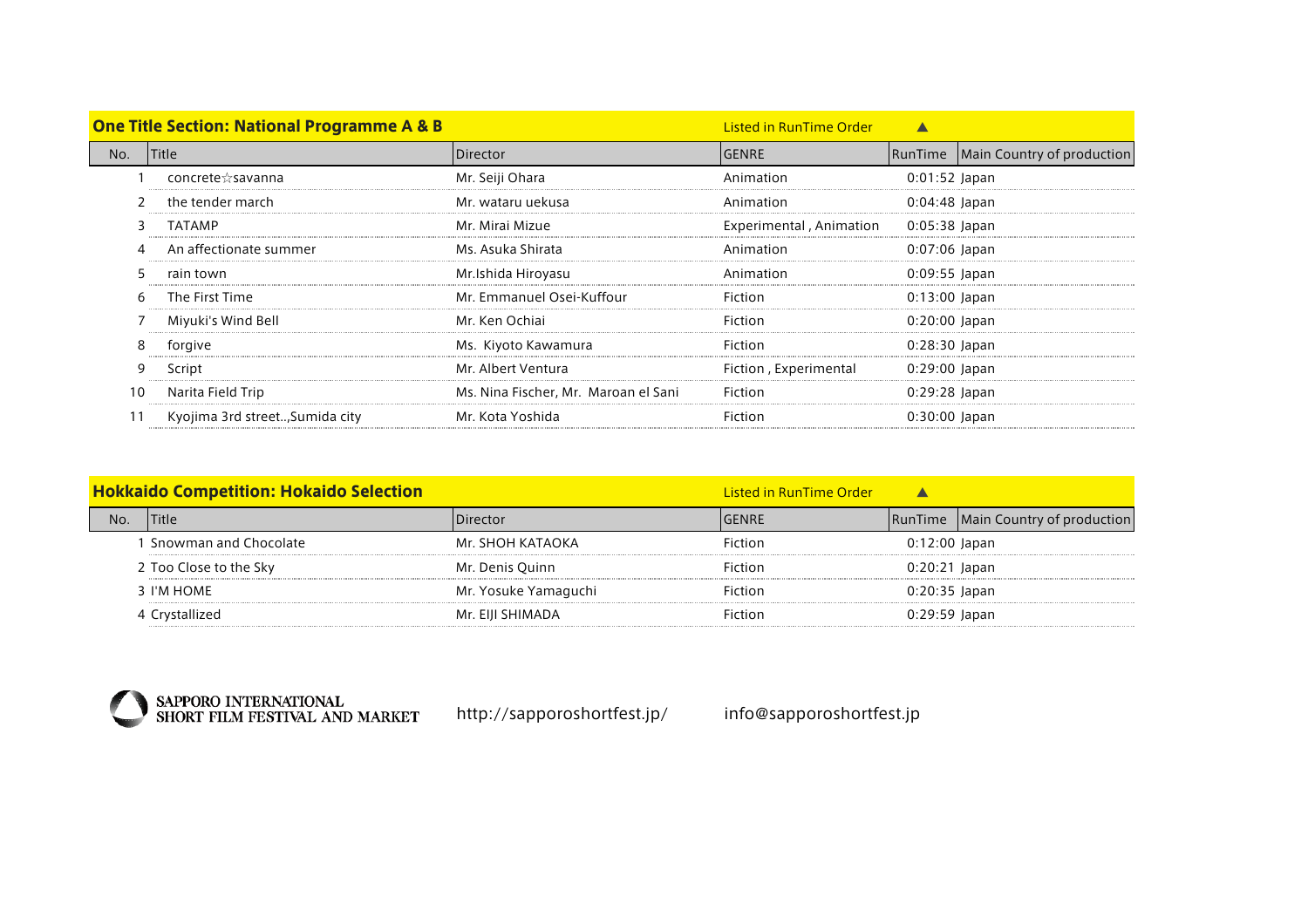

|     | <b>Out of Competition: Japan Off Theater</b> |                        | <b>Listed in RunTime Order</b> | Δ       |                            |
|-----|----------------------------------------------|------------------------|--------------------------------|---------|----------------------------|
| No. | Title                                        | <b>Director</b>        | <b>GENRE</b>                   | RunTime | Main Country of production |
|     | <b>EXIST</b>                                 | Mr. Tetsuka Niiyama    | Experimental, Animation        | 0:01:40 | Japan                      |
|     | blessing                                     | Ms. arisa wakami       | Animation, Experimental        | 0:02:00 | Japan                      |
| ξ   | chorus                                       | Ms. arisa wakami       | Animation, Experimental        | 0:02:00 | Japan                      |
|     | studioREBARD - Life is Cinema-               | Mr. yuki yoshii        | Fiction                        | 0:02:00 | Japan                      |
|     | <b>STEAM MOTION</b>                          | Ms. Saya Ito           | Animation                      | 0:02:07 | Japan                      |
| 6   | PLAYGROUND                                   | Mr. Mirai Mizue        | Animation, Experimental        | 0:03:50 | Japan                      |
|     | in a certain theater                         | Ms. Shizuka Abe        | Animation                      | 0:04:28 | Japan                      |
|     | PORN-ILLUST                                  | Mr. TEPPEI KOSEKI      | Experimental, Animation        | 0:04:40 | Japan                      |
| 9   | Happy Birthday                               | Mr. Takae Koyanagi     | Animation                      | 0:04:55 | Japan                      |
| 10  | The Hard Rain                                | Mr. Koki Nagaoke       | Animation                      | 0:05:00 | Japan                      |
| 11  | Anemone                                      | Mr. Junichi Yamamoto   | Animation                      | 0:05:09 | Japan                      |
| 12  | The door                                     | Mr. EIJI SHIMADA       | Fiction                        | 0:06:30 | Japan                      |
| 13  | <b>MODERN</b>                                | Mr. Mirai Mizue        | Animation, Experimental        | 0:06:40 | Japan                      |
| 14  | <b>UNKNOWN</b>                               | Mr. Yuji Mitsuhashi    | Fiction                        | 0:06:40 | Japan                      |
| 15  | The Light                                    | Mr. yuta sukegawa      | Animation                      | 0:07:14 | Japan                      |
| 16  | Rainy Holiday                                | Mr. Osamu Kaneko       | Animation                      | 0:07:15 | Japan                      |
| 17  | A Certain Reason                             | Mr. Toshinori Watanabe | Fiction                        | 0:07:35 | Japan                      |
| 18  | Sepia Clock                                  | Mr. Gaku Kinoshita     | Animation, Animation           | 0:07:40 | Japan                      |
| 19  | I Don't want to wake from this dream         | Ms. Ikuko Ishikawa     | Animation                      | 0:07:45 | Japan                      |
| 20  | The World's Most Beautiful Dictionary        | Ms. Lisa Takeba        | Fiction                        | 0:08:00 | Japan                      |
| 21  | In the bathroom                              | Ms. Yoshika Hakozaki   | Fiction                        | 0:08:20 | Japan                      |
| 22  | Chorale in Summer Colours                    | Mr. Eiji Tahira        | Fiction                        | 0:08:38 | Japan                      |
| 23  | Lycoris                                      | Mr. Shoji Itsuki       | Fiction                        | 0:09:50 | Japan                      |
| 24  | Awaking                                      | Mr. Makiro Hosono      | Experimental                   | 0:11:30 | Japan                      |
| 25  | karakara                                     | Ms Chiyoko Jimba       | Fiction                        | 0:11:55 | Japan                      |
| 26  | wandering girl/DESTROY INPULSE               | Mr. TEPPEI KOSEKI      | Experimental                   | 0:12:00 | Japan                      |
| 27  | Knoflik                                      | Ms. Watanabe Saori     | Animation                      | 0:12:08 | Japan                      |